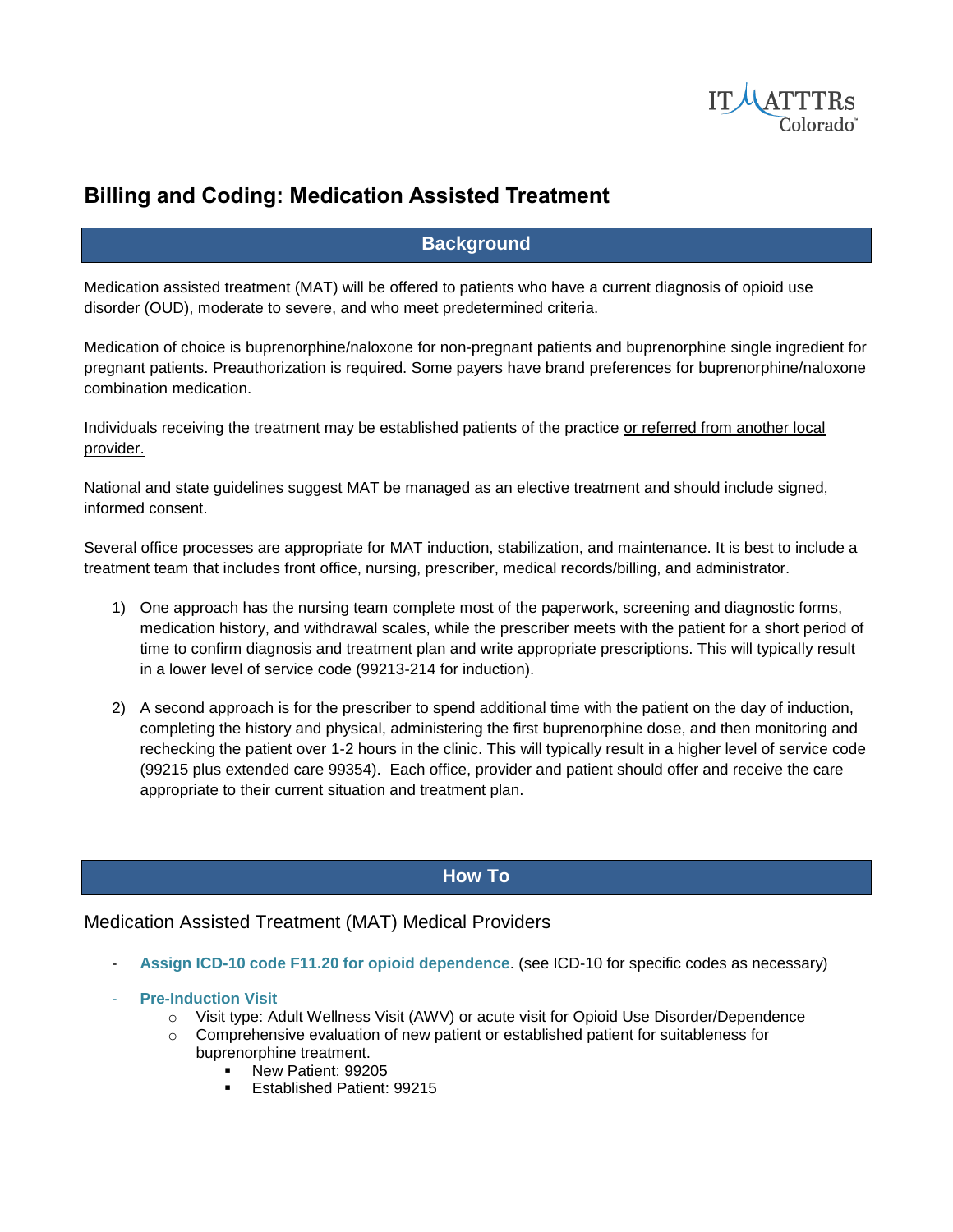#### **Induction Visit**

- o Visit type: MAT medication induction
- $\circ$  Any of the new patient evaluation and management (E/M) codes can be used for induction visits. Codes are listed in order of increasing length of time with patient and/or severity of the problems.
	- Established Patient E/M: 99212-15
		- Patient Consult: 99241-45
			- 99241 can only be used as telephonic prescriber-to-prescriber consultation regarding a patient. Patient cannot be present.
- $\circ$  Prolonged visits codes (99354, 99355) may also be added onto E/M codes for services that extend beyond the typical service time, with or without face-to-face patient contact. Time spent does not need to be continuous.
	- 30-74 minutes: 99354
	- 75-104 minutes: 99355
	- **105+ minutes: 99354+99355x2**
- **Maintenance Visits**
	- o Visit type: MAT medication. Acute visit for OUD/opioid dependence.
	- o Any of the established patient E/M codes can be used for maintenance visits.
	- $\circ$  Counseling codes are commonly used to bill for maintenance visits, since counseling and coordination of service with addiction specialists comprise the majority of the follow-up visits.
		- Established Patient: 99212-15
- **SBIRT** substance abuse and structured screening and brief intervention services (99408) can be offered and billed for naloxone education.

### Coding Procedure (MAT BHPs):

- **Counseling and coordination of services with MAT BHPs** will be a large portion of maintenance visits.
	- $\circ$  Counseling codes should be used in place of E/M codes (99212-15) when more than 50% of a visit is dedicated to counseling or coordination of care. Coding is then based on the total visit time, not just the time spent counseling or coordinating care.
- **Assessment Visits (MAT Intake)**
	- o Visit type: Diagnostic Evaluation
	- o New or Established Patient: 90791
- **Induction Visits** 
	- o Visit type: MAT BH
	- o Mental Health Assessment by a Non-Physician: H0031

#### - **Maintenance Visits**

- o Visit type: MAT BH
- o BH consult during MAT med visits
	- Mental Health Assessment by a Non-Physician: H0031
- $\circ$  Psychotherapy: For use in all settings with patient or family (with no medical evaluation and management).
	- **30 (16-37) minutes: 90832**
	- 45 (38-52) minutes: 90834
	- 60 (53+) minutes: 90837

#### - **SBIRT**

o Substance abuse and structured screening and brief intervention services (99408) can be offered and billed for naloxone education.